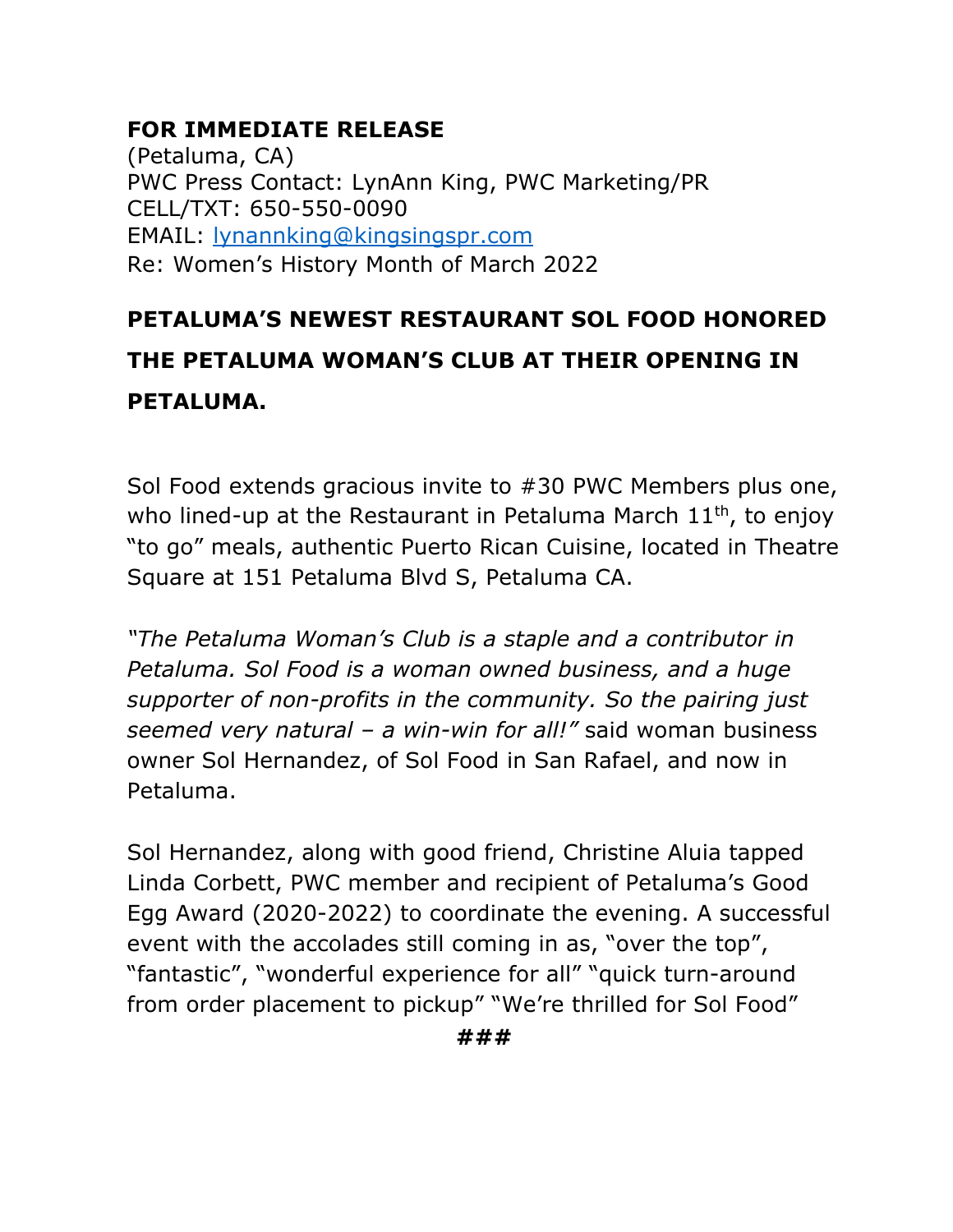## **About Sol Food**

### https://www.solfoodrestaurant.com/

Sonoma Magazine quoted, "an offshoot of the insanely popular Puerto Rican eatery **Sol Food** in San Rafael, is open" … now open in Petaluma.

Foodie Houston Porter made mention in his Tip of the Tongue column last month in Petaluma360

https://www.petaluma360.com/article/news/tip-of-my-tonguehas-sol-food-finally-come-to-petaluma/

## **About Petaluma Woman's Club (PWC):**

#### petalumawomansclub.com/

PWC is celebrating their 125<sup>th</sup> Anniversary at the Petaluma Museum with a Grand Opening Event scheduled for April 8<sup>th</sup> that extends through May 29, 2022. "Finding Our Roots: Women of Petaluma Flourishing & Blooming Over the Years Exhibition features impacts of the Petaluma Woman's Club and the Petaluma Garden Club."

**Petaluma Woman's Club** (PWC) – was founded in 1896 during a time when local women's clubs flourished and influenced public policy. Through displays and costumes, learn about the Club's community involvement, notable events and activities, and remarkable clubhouse happenings. Costumes and displays showcase how the club helped shape Petaluma parks and society. Learn which families have multi-generational members. PWC members enjoy monthly lunch and dinner meetings. Today's club offers its craftsman-style building for event rental. Located at 518 'B' Street, Petaluma CA in the Historic Downtown part of Petaluma PetalumaWomansClub.com